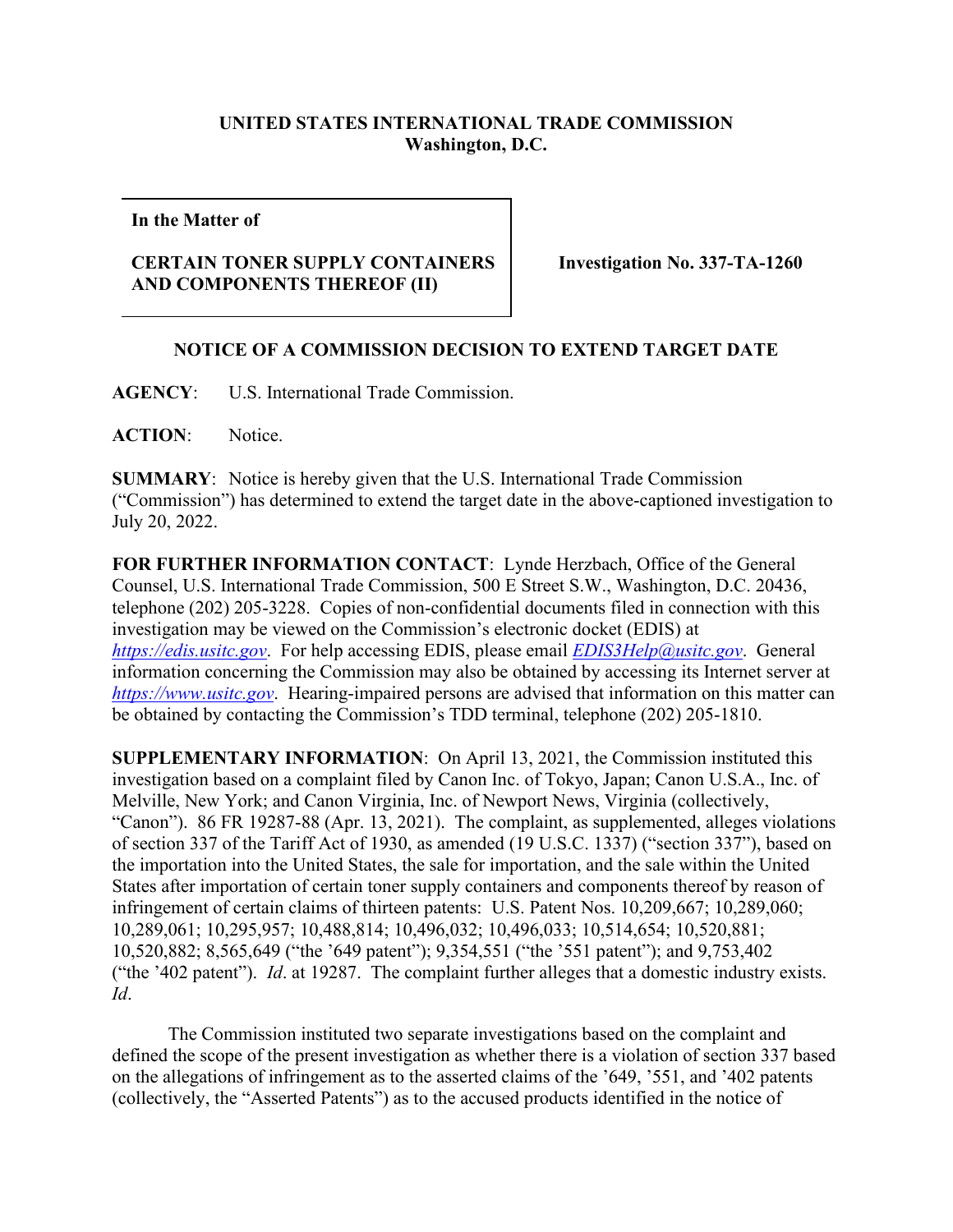investigation ("NOI"). *Id*. The NOI named eleven respondents: (1) Sichuan XingDian Technology Co., Ltd. ("Sichuan XingDian") of Sichuan, China; (2) Sichuan Wiztoner Technology Co., Ltd. ("Sichuan Wiztoner") of Sichuan, China; (3) Anhuiyatengshangmaoyouxiangongsi ("Yatengshang") of Ganyuqu, China; (4) ChengDuXiangChangNanShiYouSheBeiYouXianGongSi ("ChengDuXiang") of SiChuanSheng, China; (5) Digital Marketing Corporation d/b/a Digital Buyer Marketing Company ("Digital Buyer") of Los Angeles, California; (6) Do It Wiser, LLC d/b/a Image Toner of Wilmington, Delaware; (7) Hefeierlandianzishangwuyouxiangongsi ("Erlandianzishang") of Chengdushi, China; (8) MITOCOLOR INC. ("TopInk") of Rowland Heights, California; (9) Xianshi yanliangqu canqiubaihuodianshanghang of Shanxisheng, China; (10) Zhuhai Henyun Image Co., Ltd. of Zhuhai, China (collectively, the "Defaulting Respondents"); and (11) Shenzhenshi Keluodeng Kejiyouxiangognsi ("KenoGen") of Guangdong, China. *Id*. The Office of Unfair Import Investigations ("OUII") is also named as a party. *Id*. at 19287-88. The question of whether there is a violation of section 337 based on the allegations of infringement as to the asserted claims of the remaining patents is the subject of the severed investigation based on the same complaint, Inv. No. 337-TA-1259. *See* 86 FR 19284-86 (Apr. 13, 2021).

On May 27, 2021, the Commission granted Canon's motion to amend the complaint and NOI to change the identification of Do It Wiser, LLC d/b/a Image Toner to Do It Wiser, Inc. d/b/a Image Toner (hereinafter, "Do It Wiser") and to make related changes in paragraph 31 of the complaint. Order No. 6 (May 17, 2021), *unreviewed by* 86 FR 29806-07 (June 3, 2021).

On September 7, 2021, the Commission terminated the following asserted claims from the investigation based on Canon's withdrawal of the complaint as to those claims: (i) claim 2 of the '649 patent; (ii) claims 2, 3, 6, and 7 of the '551 patent; and (iii) claims 25-27, 39-41, and 46 of the '402 patent. Order No. 10 (Aug. 12, 2021), *unreviewed by* Comm'n Notice (Sept. 7, 2021).

Also on September 7, 2021, the Commission terminated respondent KenoGen from the investigation based on Canon's withdrawal of the complaint as to KenoGen. Order No. 12 (Aug. 13, 2021), *unreviewed by* Comm'n Notice (Sept. 7, 2021). As a result, the ten Defaulting Respondents are the only respondents remaining in this investigation.

On October 29, 2021, the Commission found the Defaulting Respondents in default for failing to respond to the complaint and NOI and failing to show cause why they should not be found in default. Order No. 15 (Sept. 29, 2021), *unreviewed by* Comm'n Notice (Oct. 29, 2021).

On October 1, 2021, Canon filed a motion seeking summary determination that the Defaulting Respondents have violated section 337 and requesting that the chief administrative law judge ("CALJ") recommend that the Commission issue a general exclusion order ("GEO"), issue cease and desist orders ("CDOs") against certain respondents, and set a 100 percent bond for any importations of infringing goods during the period of Presidential review. On October 25, 2021, OUII filed a response supporting Canon's motion and requested remedial relief. No Defaulting Respondent filed a response to Canon's motion.